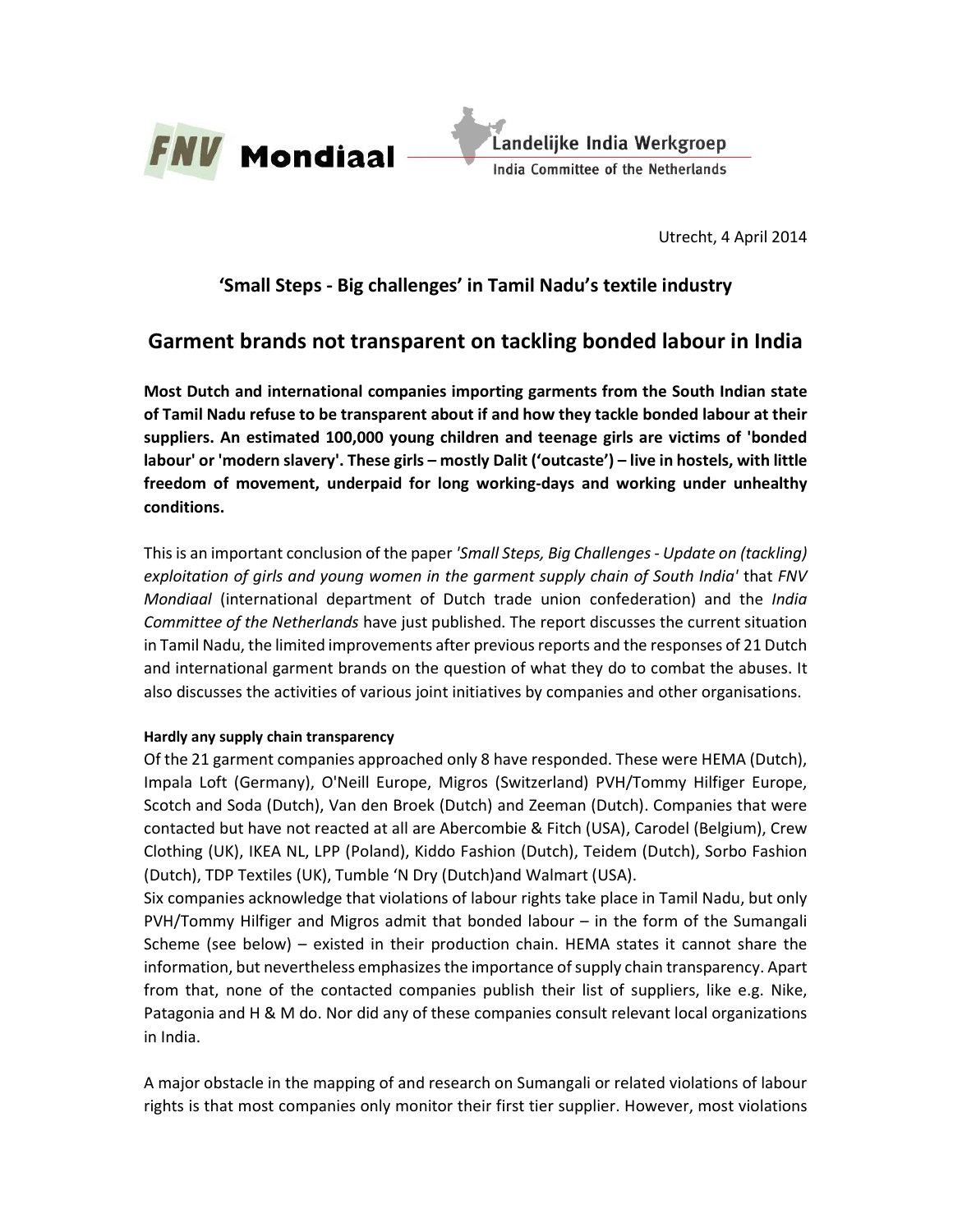take place further down the production chain, especially in the spinning mills. Only Tommy Hilfiger and O'Neill say they are monitoring further down their supply chain.

## **Abuses in spinning mills and garment factories**

Indian newspapers regularly report on abuses in Indian spinning mills and garment factories: *"On 14 October 2013, 47 young labourers, the majority of them women and young girls, were rescued by local officials and NGOs from the P.V. Spinning Mill in Erode district in Tamil Nadu. This happened after two girls escaped and reported to the district administration that workers suffered in the mill as bonded labourers, with 12 hours working days and poor food. Local organisations reported that forced overtime, deprivation of proper food and bad treatment by the mill management were common working conditions in the mill."*  (Times of India, The Hindu and other newspapers).

The bonded labour takes place mainly under the so-called Sumangali Scheme, whereby young unmarried women are working in textile mills to save money for their dowry. This means in practice that they only get paid a large part of their (low) wage if they serve out a contract of 3 to 5 years. Under the pressure of criticism new ways are now devised to 'bind' the girls. Companies e.g. keep in their own account the contributions to a compulsory social security fund for employers and employees until the end of the contract period, instead of paying it to the designated public agency.

## **Heavy work for taunted Dalit girls**

The non-governmental organization READ in Tamil Nadu combats the Sumangali Scheme with a specific focus on girls from the Arunthatiyar sub-caste, the 'Dalits among the Dalits'. Almost 60% of the girls working under the Scheme or similar arrangements are Dalits, of whom many belong to the Arunthatiyar. READ has noted that Dalit girls face specific forms of discrimination: while recruiting workers, in the factory hostels as well as on the work floor. READ finds that the rooms in the hostels are allotted 'community wise' and that Dalit girls are taunted if they complain about their situation like lack of lightning or water ('you are used to these comforts, so why do you complain'). Also Dalit girls are forced to do extra work during night shifts. All the heavy work like carding, waste and cone cleaning are given to Dalit girls, while easier work like counting and checking is given to non-Dalit girls.

#### **Some improvements**

As a result of previous publications and campaigns – both in India and internationally – some improvements have been put in place at most of the previously investigated major suppliers. These suppliers are *Eastman Exports Global Clothing*, *K.P.R. Mill* and *SSM India*. In these companies civil society organisations did get access to monitor the production units and to train employees and management on labour rights. In K.P.R. Mill wages are now transferred to the bank accounts of employees, workers have an identity card, parents are allowed to visit weekly, and the girls can occasionally visit their homes.

In the past few years also several initiatives have been undertaken by companies and other stakeholders to eradicate S*umangali*. Of this initiatives the *Tamil Nadu Multi-Stakeholder*